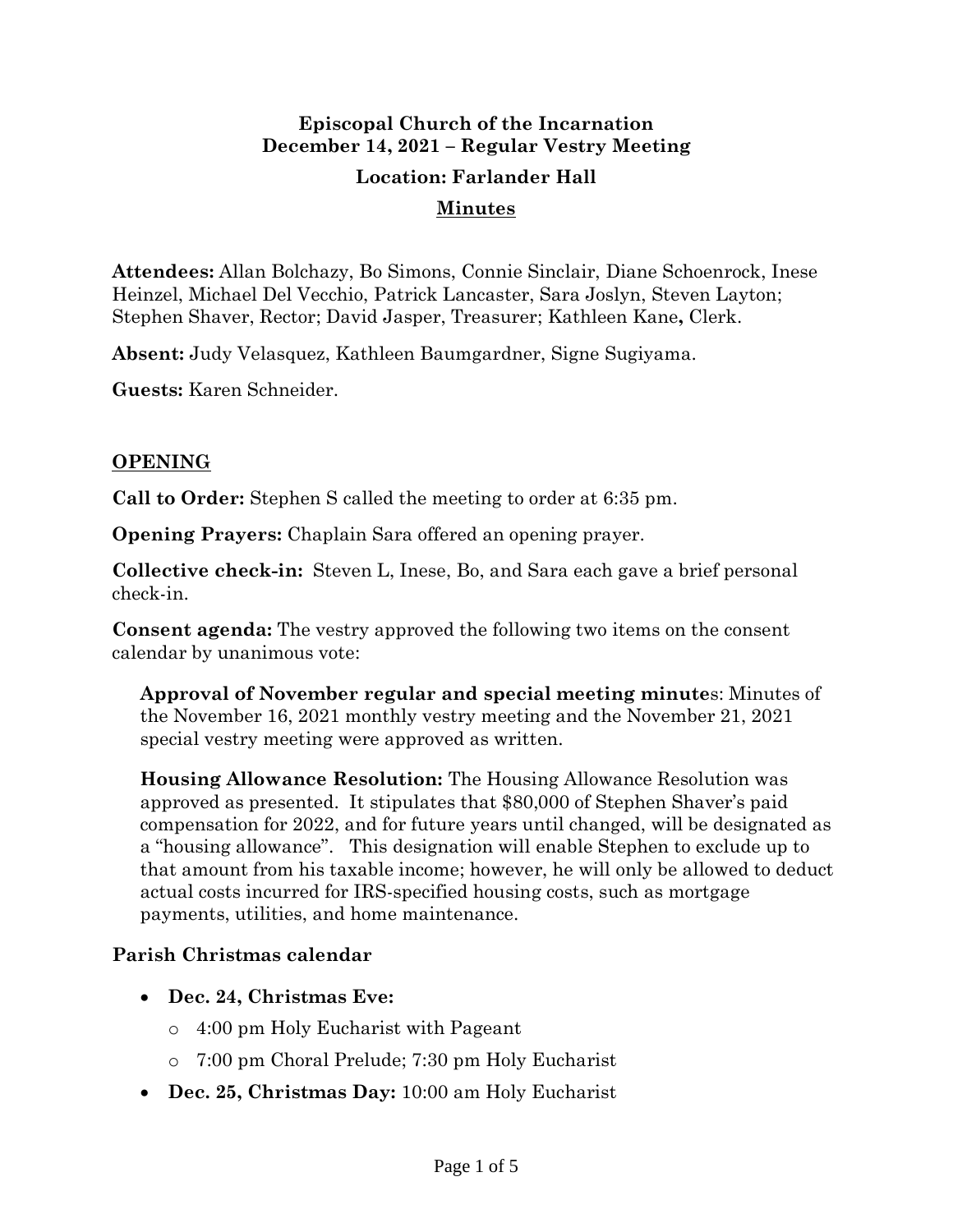- **Dec. 26:** 8:00 am and 10:00 am Holy Eucharist; farewell party for Carol Menke.
- **Annual Parish Meeting: January 30, 2022.** The vestry decided that a hybrid of in-person and Zoom methods should be used to conduct the annual meeting in order to include as many parishioners as possible. The church bylaws will be checked to see if a hybrid option is now allowed, or if the vestry will need to approve an amendment to the bylaws prior to the meeting.
- **Zoom streaming issue:** The vestry noted a need for improved sound for Zoom streaming of services. Installation of the new system should fix this issue. Stephen will speak with John Nykamp to determine if we can improve the sound quality while we are waiting for the new system to be installed.

#### **Recap**

• **Advent Festival –** It was well attended and fun.

# **New Business:**

• **Carol Menke resignation and farewell plans; music plans going forward –** Carol's last Sunday at Incarnation will be December 26, 2021. A "thank you reception" for her is planned during coffee hour after the 10 am service. Stephen S met with the remaining music staff, Mary Kennaugh and Robert Young, both of whom will be continuing in the Spring. Their position descriptions will need to be updated to reflect their job duties during this transition time. Robert will be the Interim Music Director, and Mary will be the Interim Assistant Music Director. A single parish choir will be formed with a combination of singers from both current choirs plus others, if interested. Rehearsals will begin in January, with Robert as Director. We will determine if we want to make any changes for the future based on our experience during the transition time. We will solicit input from congregation members about how they view the current music and what they may suggest to change going forward.

**2022 Parish Budget: Presentation, Review & Adoption:** Stephen and David presented a revised draft budget. The new draft incorporates suggestions made by the vestry during the discussion at their November 16, 2021 meeting, as well as some additional changes, including the following:

- The \$29,355 diocesan apportionment relief received this year has been carried over to be shown as 2022 income. Since we are in the black for 2021 already, that income is not needed for the 2021 books. Doing this provides the needed "carry-over" to balance the 2022 budget, and seemed appropriate since it is a discrete one-time sum from the diocese.
- A 7% internal loan from the Green Fund to pay off the Exchange Bank loan that financed the rectory purchase has been added to the budget, pursuant to the vestry's decision at its August 24, 2021 meeting. The church is listed in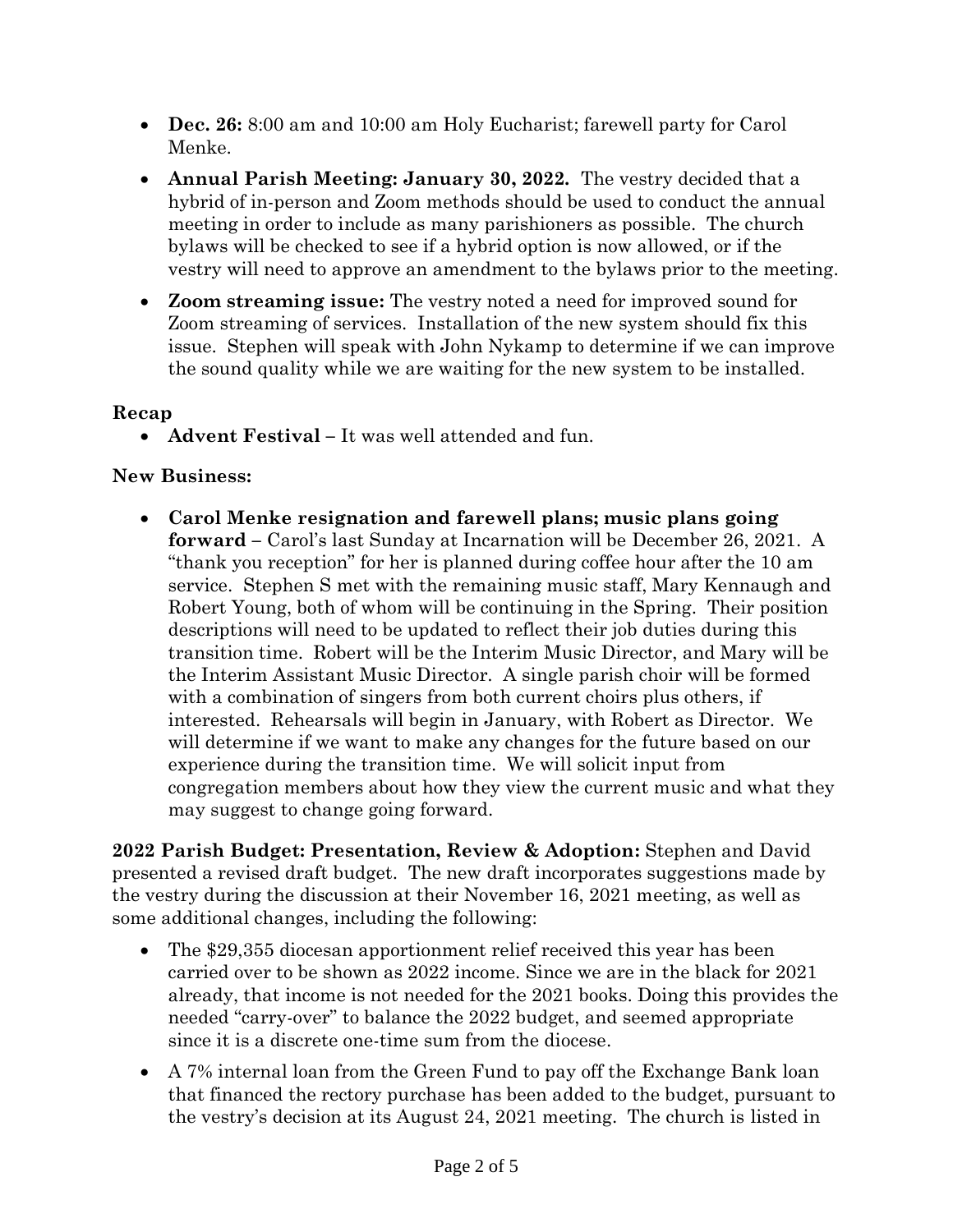Don and Maureen Green's estate and a bequest is anticipated within the next year. While the specific amount is unknown, we are confident that it will be enough to cover the amount of these loan payments, and perhaps sufficient to pay off the internal loan entirely, removing that cost from our budget in the future. Therefore, an "Anticipated Bequest" line has been added in the budget's income section, which offsets the internal rectory loan payments.

- A portion of the projected income from Heavenly Treasures has been designated to offset the amount by which the church reduced the previously anticipated rent on the rectory for the Dawood family.
- Changes were made to reflect the fact that we are not certain whether the Santa Rosa Children's Choral Academy will continue to rent any portion of the church campus beginning in the Fall 2022.
- Changes were made to reflect music staff changes with the 11:15 Choir Director position vacant. A \$19,000 allowance for future music staff expenses was included in lieu of this position in order to provide flexibility with any potential staff search later in the year.

The vestry voted to approve the budget with revisions. *(Moved: Patrick. Second: Connie. Vote: Unanimous.)*

## **Updates:**

- **Rectory** Stephen S shared photos of the rectory with furnishings that have been donated for the new renter family given by Welcoming Home.
- **Donation programs** Inese reviewed the Amazon Smile and Oliver's Community Card donation programs that can be used for Incarnation. She will continue to insert notices about these ideas in News & Notes. Heavenly Treasures will be open for at least one Sunday after services during the Christmas season so that members of the congregation can donate through shopping there.
- **Vestry nominations and motion to authorize Connie and nominations committee to present a slate of nominees to the Annual Meeting** – The Incarnation bylaws stipulate that, on or before the last vestry meeting of the calendar year, the vestry shall convene as a nomination committee to consider names of candidates and to set procedures for nomination and election of vestry members during the annual parish meeting. Connie shared that the designated nominating subcommittee had created a list of names and they are contacting people to determine their interest. The people who expressed an interest are Linelle Lane, Stephen Little, Mark Sawdon, and Lois Phillips. People who are still considering the idea are Karen Schneider and Matthew Bonacorso. The vestry voted to authorize Connie and the committee to present a final slate to the Annual Meeting. (*Moved – Inese. Seconded: Bo. Vote: Unanimous.)*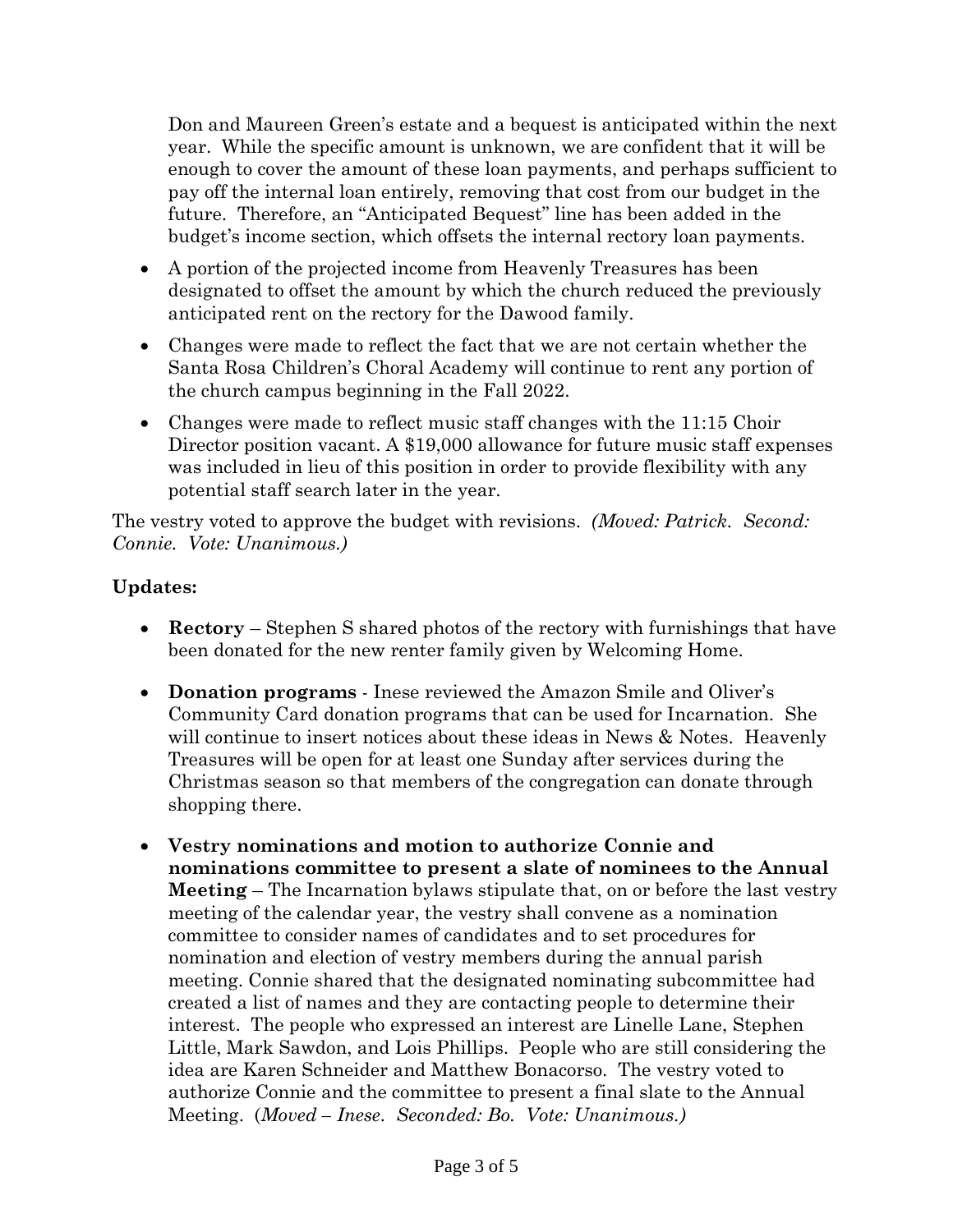## • **Buildings & Grounds:**

- o **Solar panels –** Allan reported that the permit has been received from the City of Santa Rosa. Work should begin next week, weather permitting.
- o **Campus bathrooms –** Diane advised that contract is signed and the deposit check has been prepared to get the work started.
- o **St. Andrew's building inspection** Allan reported that he met with a home inspector at St. Andrew's and spent three hours inspecting. The inspector's written report should be ready tomorrow, and is expected to document significant issues, including the following:
	- Structural and termite issues are found in sections of the building;
	- Condition of the sacristy is bad
	- Electrical system throughout needs to be replaced;
	- Roof is old, leaks, missing shingles, and is poorly flashed;
	- Example 1 Roof leaks have caused damage to plaster  $\&$  lath ceilings and walls;
	- Gutters and downspouts are damaged and undersized;
	- Stucco exterior shows signs of water penetration;
	- Building is not bolted to the foundation; and
	- Property in back of church drains towards the building;

Allan's initial guesstimate is that needed repairs could run from \$200,000 - \$400,000. The lease leaves questions about who is required to pay for which repairs.

The vestry briefly discussed whether we should try to fix and continue renting the building, or perhaps look for alternative locations in that area.

Allan will send the full written inspection report to vestry members for their information. This inspection cost \$500 and does not include a full pest inspection. Allan will hold off on paying for a pest report until a decision is made about the on-going feasibility of using the building.

- o **Heavenly Treasures** Allan reported that Jim Furness will look at the front porch to determine what repairs are needed.
- o **Mansard Roof –** Allan reported that the mansard roof has been patched and he is looking for a bid for replacement.
- **Audiovisual tech progress** The installation of the new system has been delayed by "supply chain" issues.